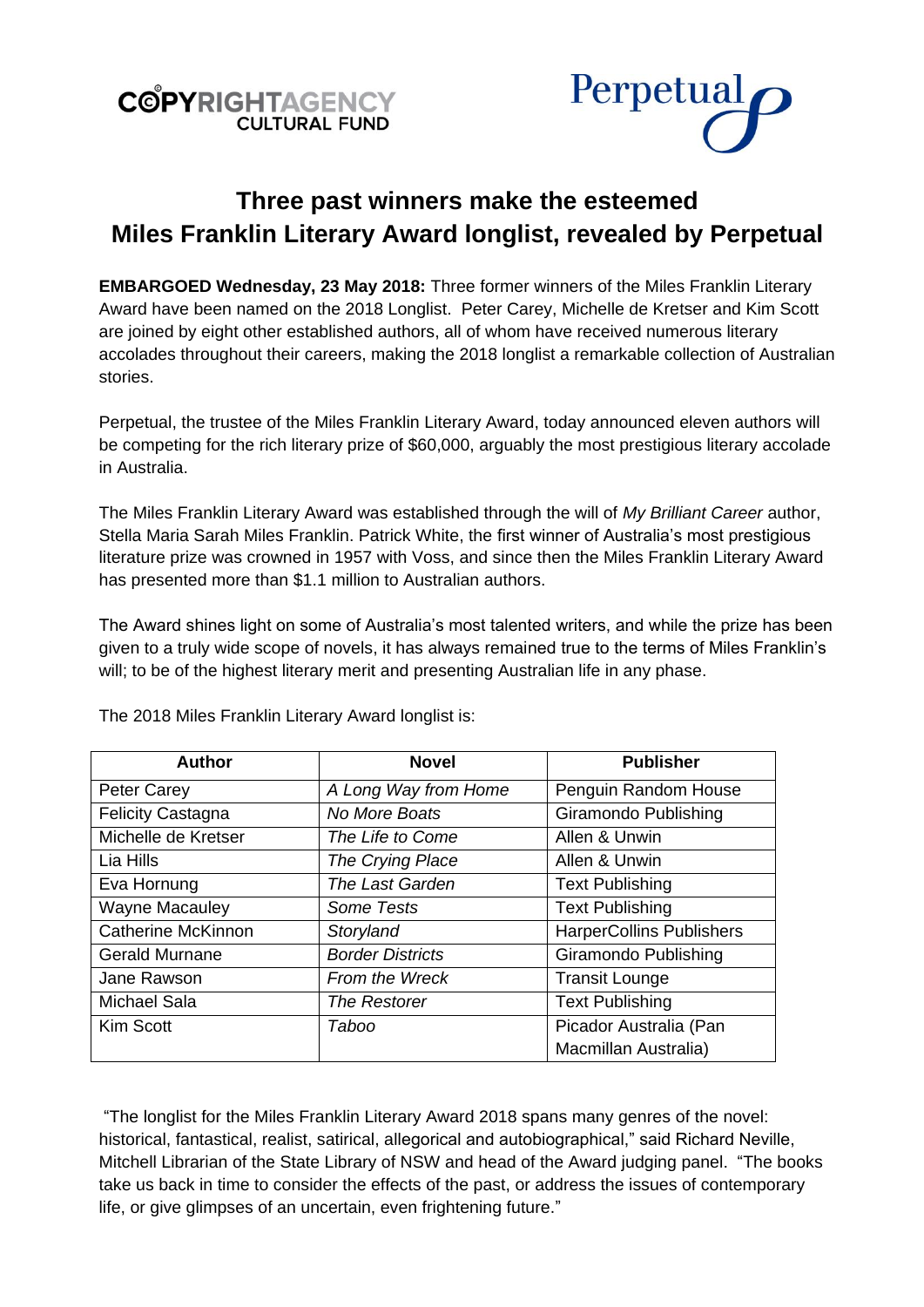"Whether dealing with disconnection, dispossession, the many varieties of grief and its resolutions, the violence done to those close or those unknown, or the deeper questions of existence, the eleven longlisted novels engage and reward the reader," added Neville.

Joining Richard Neville on the judging panel is *The Australian* journalist and columnist, Murray Waldren, book critic Dr Melinda Harvey, Sydney-based bookseller, Lindy Jones and Emeritus Professor, Susan Sheridan.

Perpetual's National Manager of Philanthropy, Caitriona Fay, commended the longlisted authors.

"The authors named on this year's longlist represent some of Australia's most talented and provocative novelists. For more than 60 years, the Miles Franklin Literary Award has been supporting authors and helping to foster a uniquely Australian literature.

"The Award is a testament to the generosity of Miles Franklin and shows the difference one person can make to a community. Perpetual is proud to support Australia's most prestigious literature prize. It's a great example of how, with management, philanthropic donations can grow well beyond their original intentions.," added Fay.

Some of the notable winners of the Miles Franklin Literary Award include: Tim Winton with *Breath* (2009), *Dirt Music* (2002), *Cloudstreet* (1992) and *Shallows* (1984). Winton shares the crown for most wins with Thea Astley for *Drylands* (2000), *The Acolyte* (1972), *The Slow Natives* (1965) and *The Well Dressed Explorer* (1962). Peter Carey has won three times for *Jack Maggs* (1998), *Oscar and Lucinda (1989)* and *Bliss (1981)*, and Kim Scott twice for *That Deadman Dance* (2011) and *Benang* (2000).

The shortlisted finalists will be revealed on Sunday, 17 June at the Annual Australian Booksellers Association (ABA) Gala Dinner in Canberra. The winner announcement will be made on Sunday, 26 August in Melbourne.

## **FNDS**

For further information about the Miles Franklin Literary Award, visit <http://www.milesfranklin.com.au/>

**For enquiries related to The Miles Franklin Literary Award, Perpetual, Copyright Agency's Cultural Fund or to request an interview with finalists or judges please contact:**

Jane Morey Morey Media 02 9229 9922 0416 097 678 jane@moreymedia.com.au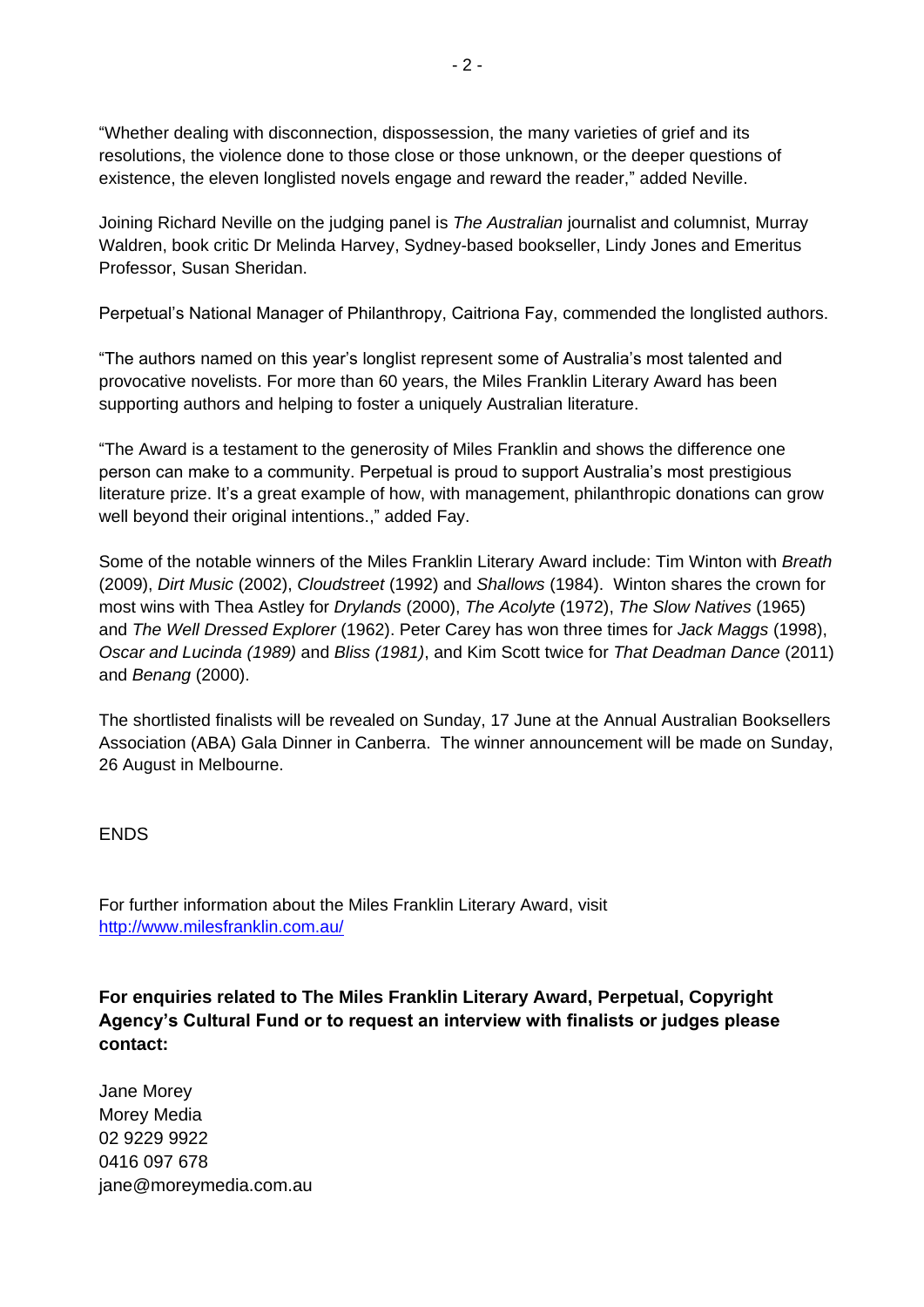

### **Peter Carey** *A Long Way From Home*

#### BIOGRAPHY:

Peter Carey was born in Bacchus Marsh, Victoria, and now lives in New York. He is the author of fourteen novels (including one for children), two volumes of short stories, and two books on travel. Amongst other prizes, Carey has won the Booker Prize twice (for *Oscar and Lucinda* and *True History of the Kelly Gang*), the Commonwealth Writers' Prize twice (for *Jack Maggs* and *True History of the Kelly Gang*), and the Miles Franklin Literary Award three times (for *Bliss*, *Oscar and Lucinda* and *Jack Maggs*).

### SYNOPSIS:

Irene Bobs loves fast driving. Her husband is the best car salesman in western Victoria. Together they enter the Redex Trial, a brutal race around the ancient continent over roads no car will ever quite survive. With them is their lanky fair-haired navigator, Willie Bachhuber, a quiz show champion and failed schoolteacher whose job it is to call out the turns, the grids, the creek crossings on a map that will finally remove them, without warning, from the lily-white Australia they know so well.

This thrilling, high-speed story starts in one way and then takes you someplace else. It is often funny, the more so as the world gets stranger, and always a page-turner, even as you learn a history these characters never knew themselves.



### **Felicity Castagna**  *No More Boats*

## BIOGRAPHY:

Felicity Castagna won the 2014 Prime Minister's Literary Award for Young Adult Fiction for her previous novel, *The Incredible Here and Now*, which was shortlisted for the Children's Book Council of Australia and NSW Premier's Literary Awards, and adapted for the stage by the National Theatre of Parramatta. Her collection of short stories, *Small Indiscretions*, was named an *Australian Book Review* Book of the Year. Castagna's work has appeared on radio and television, and she runs the storytelling series Studio Stories.

## SYNOPSIS:

It is 2001. 438 refugees sit in a boat called Tampa off the shoreline of Australia, while the TV and radio scream out that the country is being flooded, inundated, overrun by migrants. Antonio Martone, once a migrant himself, has been forced to retire, his wife has moved in with the woman next door, his daughter runs off with strange men, his deadbeat son is hiding in the garden smoking marijuana. Amid his growing paranoia, the ghost of his dead friend shows up and commands him to paint 'No More Boats' in giant letters across his front yard.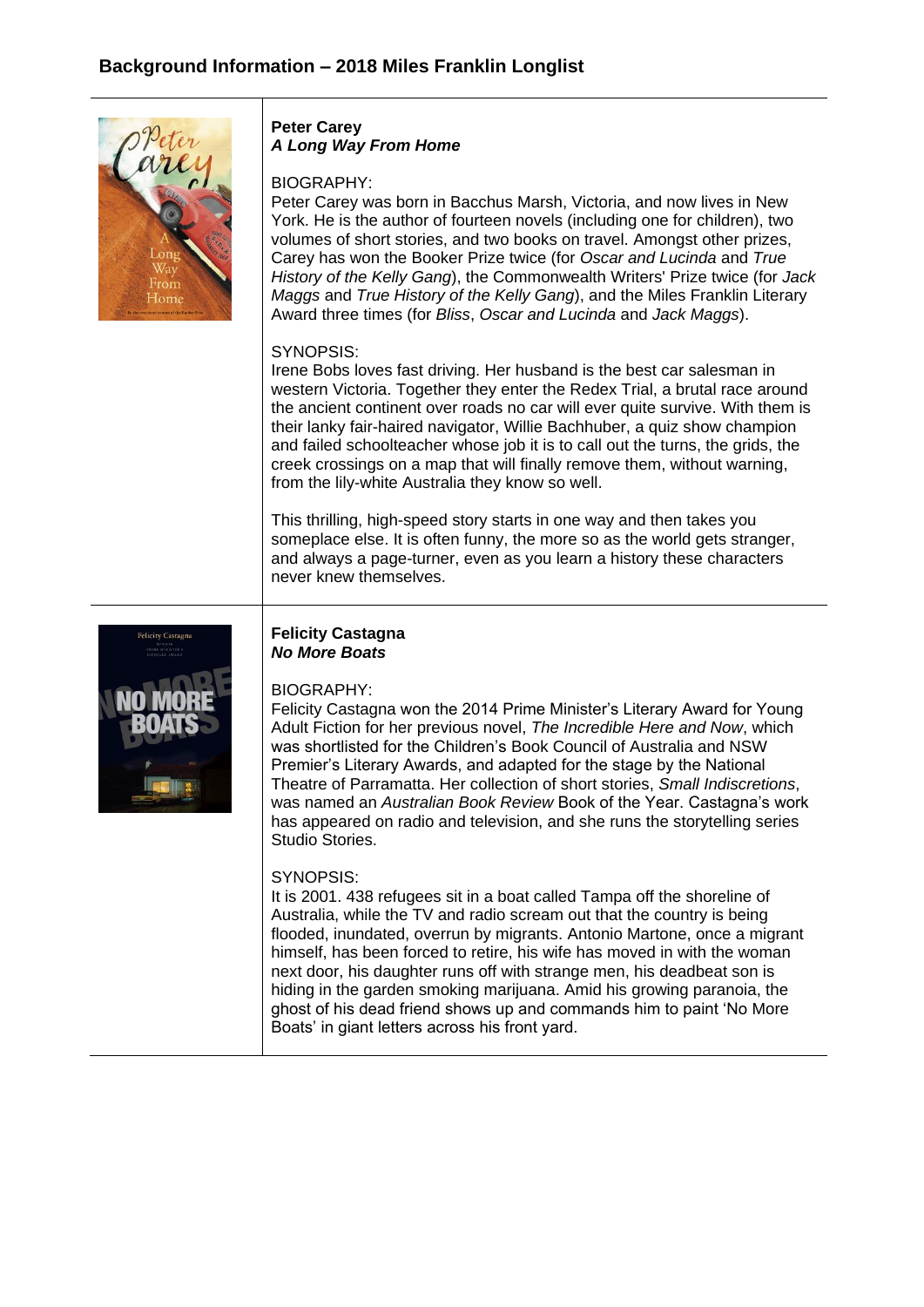

#### **Michelle de Kretser**  *The Life to Come*

# BIOGRAPHY:

Michelle de Kretser was born in Sri Lanka and emigrated to Australia when she was 14. Educated in Melbourne and Paris, Michelle has worked as a university tutor, an editor and a book reviewer. She is the author of *The Rose Grower*, *The Hamilton Case*, which won the Commonwealth Prize (SE Asia and Pacific region) and the UK Encore Prize, and *The Lost Dog*, which was widely praised by writers such as AS Byatt, Hilary Mantel and William Boyd and won a swag of awards, including: the 2008 NSW Premier's Book of the Year Award and the Christina Stead Prize for Fiction, and the 2008 ALS Gold Medal. The Lost Dog was also shortlisted for the Vance Palmer Prize for Fiction, the Western Australian Premier's Australia-Asia Literary Award, the Commonwealth Writers' Prize (Asia-Pacific Region) and Orange Prize's Shadow Youth Panel. It was longlisted for the Man Booker Prize and the Orange Prize for Fiction. Her last novel, *Questions of Travel*, received 14 honours, including winning the 2013 Miles Franklin Literary Award.

# SYNOPSIS:

Set in Sydney, Paris and Sri Lanka, *The Life to Come* is a mesmerising novel about the stories we tell and don't tell ourselves as individuals, as societies and as nations. Pippa is a writer who longs for success. Celeste tries to convince herself that her feelings for her married lover are reciprocated. Ash makes strategic use of his childhood in Sri Lanka but blots out the memory of a tragedy from that time. Driven by riveting stories and unforgettable characters, here is a dazzling meditation on intimacy, loneliness and our flawed perception of other people.



# **Lia Hills**  *The Crying Place*

# BIOGRAPHY:

Lia Hills is a poet, novelist and translator. Her debut novel, *The Beginner's Guide to Living*, was released to critical acclaim and was shortlisted for the Victorian, Queensland and Western Australian Premiers' Literary Awards and the New Zealand Post Book Awards. It has been translated into several languages. Other works include her award-winning poetry collection *the possibility of flight* and her translation of Marie Darrieussecq's acclaimed novel, *Tom is Dead*. She lives with her family in the hills outside Melbourne.

# SYNOPSIS:

A stunning literary debut that takes the reader into the mysteries and truths that lie at the heart of our country. After years of travelling, Saul is trying to settle down. But one night he receives the devastating news of the death of his oldest friend, Jed, recently returned from working in a remote Aboriginal community. Saul's discovery in Jed's belongings of a photo of a woman convinces him that she may hold the answers to Jed's fate. So he heads out on a journey into the heart of the Australian desert to find the truth, setting in motion a powerful story about the landscapes that shape us and the ghosts that lay their claim. *The Crying Place* is a haunting, luminous novel about love, country, and the varied ways in which we grieve.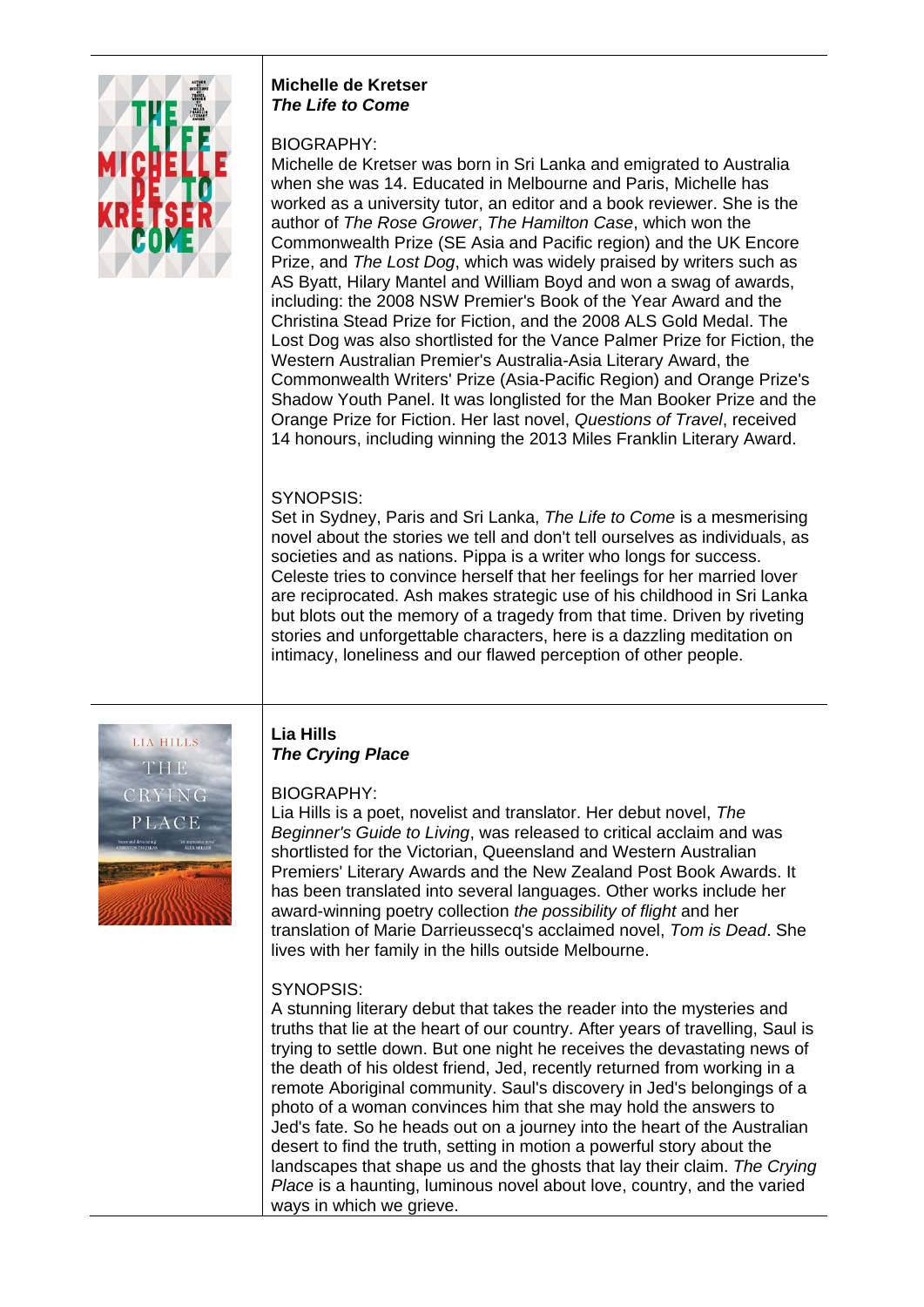

#### **Eva Hornung** *The Last Garden*

# BIOGRAPHY:

Eva Hornung, formerly published as Eva Sallis, was born in Bendigo and now lives in rural South Australia. Her first novel *Hiam* won the Australian/Vogel Literary Award in 1997 and the Nita May Dobbie Award in 1999 while *The Marsh Birds* won the Asher Literary Award in 2005. The highly acclaimed *Dog Boy* was shortlisted for numerous prizes and won the Prime Minister's Literary Award in 2010. *The Last Garden* won the Premier's Award in the 2018 Adelaide Festival Awards for Literature and has been shortlisted for the ALS Gold Medal.

# SYNOPSIS:

The settlement of Wahrheit, founded in exile to await the return of the Messiah, has been waiting longer than expected. Pastor Helfgott has begun to feel the subtle fraying of the community's faith. Then Matthias Orion shoots his wife and himself, on the very day their son Benedict returns home from boarding school. Benedict is unmoored by shock, severed from his past and his future. Unable to be inside the house, unable to speak, he moves into the barn with the horses and chooks, relying on the animals' strength and the rhythm of the working day to hold his shattered self together.

The pastor watches over Benedict through the year of his crazy grief: man and boy growing, each according to his own capacity, as they come to terms with the unknowable past and the frailties of being human.



### **Wayne Macauley** *Some Tests*

# BIOGRAPHY:

Wayne Macauley is the author of the acclaimed novels *Blueprints for a Barbed-Wire Canoe*, *Caravan Story*, *The Cook* and *Demons*. *The Cook* was shortlisted for a Western Australian Premier's Book Award, a Victorian Premier's Literary Award and the Melbourne Prize Best Writing Award. *Some Tests* has been shortlisted for an Adelaide Festival Award for Literature and an Australian Book Design Award.

# SYNOPSIS:

It begins with the normally healthy Beth—aged-care worker, wife of David, mother of Lettie and Gem—feeling vaguely off-colour. A locum sends her to Dr Yi for some tests. 'There are a few things here that aren't quite right,' says Dr Yi, 'and sometimes it is these little wrongnesses that can lead us to the bigger wrongs that matter.'

Beth is sent on to Dr Twoomey for more tests. Then to another specialist, and another…Referral after referral sees her bumped from suburb to suburb, bewildered, joining busloads of people all clutching white envelopes and hoping for answers. But what is actually wrong with Beth—is anything, in fact, wrong with her? And what strange forces are at work in the system? As the novel reaches its stunning climax, we realise how strange these forces are. Unnerving and brilliant, *Some Tests* is about waking up one morning and finding your ordinary life changed forever.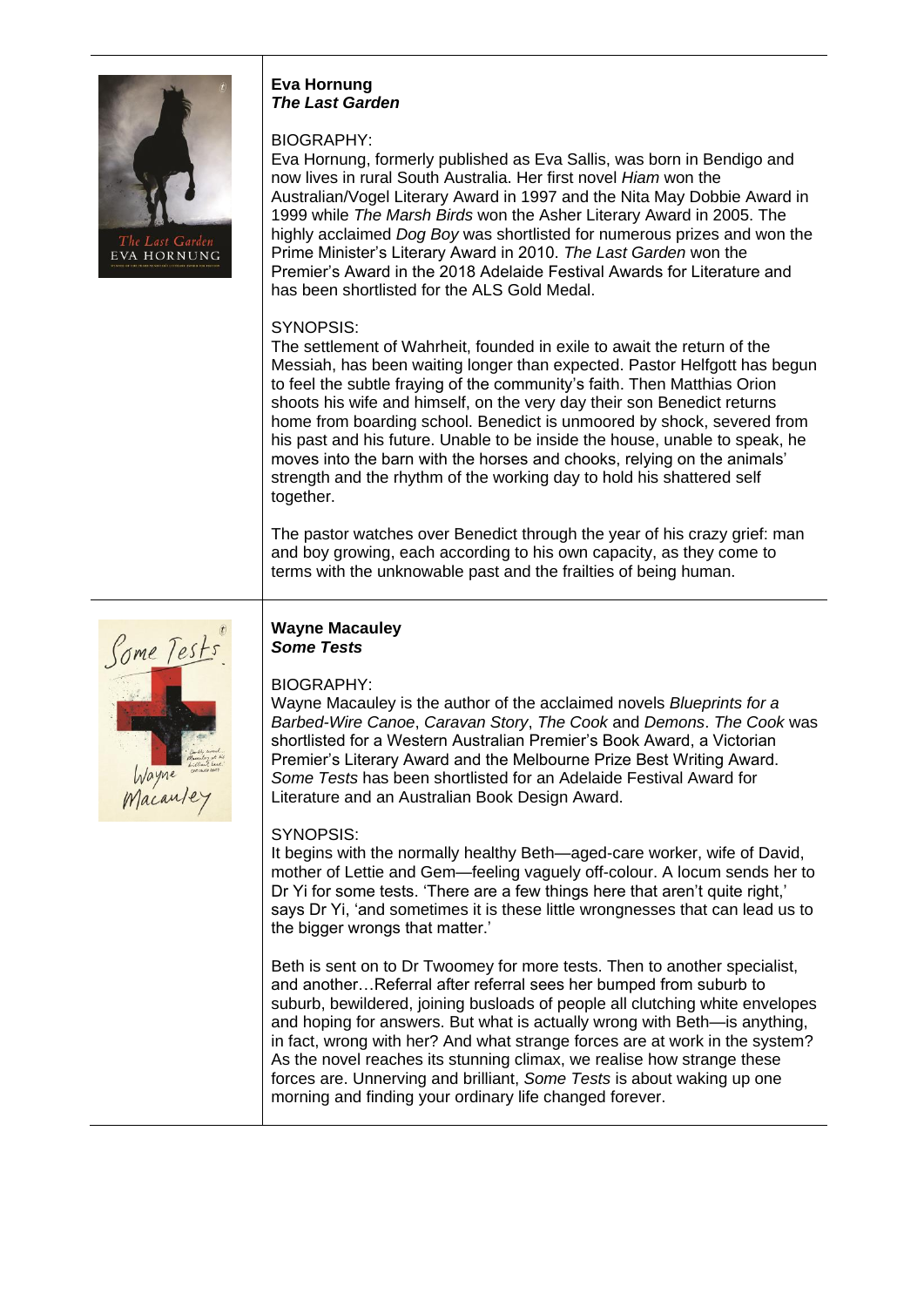

#### **Catherine McKinnon** *Storyland*

## BIOGRAPHY:

Award-winning playwright and novelist, Catherine McKinnon studied theatre performance and cinema at Flinders University, and worked for the Red Shed Theatre and later the State Theatre Company as a theatre director and writer. Her play *Tilt* was selected for the 2010 National Playwriting Festival, and *As I Lay Dreaming* won the 2010 Mitch Matthews Award. Her short stories, reviews and articles have appeared in *Transnational Literature, Text Journal, RealTime, Narrative* and *Griffith Review*. Most recently, McKinnon, along with four other writers, won the Griffith Review Novella 111 Award, 2015, and her novella 'Will Martin' was published by *Griffith Review* in October of that year. She currently lectures in Performance and Creative Writing at the University of Wollongong.

# SYNOPSIS:

In 1796, a young cabin boy, Will Martin, goes on a voyage of discovery in the Tom Thumb with Matthew Flinders and Mr Bass: two men and a boy in a tiny boat on an exploratory journey south from Sydney Cove to the Illawarra, full of hope and dreams, daring and fearfulness.

Set on the banks of Lake Illawarra and spanning four centuries, *Storyland* is a unique and compelling novel of people and place - which tells in essence the story of Australia. Told in an unfurling narrative of interlinking stories, McKinnon weaves together the stories of Will Martin together with the stories of four others: a desperate ex-convict, Hawker, who commits an act of terrible brutality; Lola, who in 1900 runs a dairy farm on the Illawarra with her brother and sister, when they come under suspicion for a crime they did not commit; Bel, a young girl who goes on a rafting adventure with her friends in 1998 and is unexpectedly caught up in violent events; and in 2033, Nada, who sees her world start to crumble apart. Intriguingly, all these characters are all connected - not only through the same land and water they inhabit over the decades, but also by tendrils of blood, history, memory and property...

GERALD<br>JURNANE **BORDER**<br>DISTRICTS

### **Gerald Murnane** *Border Districts*

## BIOGRAPHY:

Gerald Murnane was born in Melbourne in 1939. He is the author of eleven works of fiction, including *Tamarisk Row*, *The Plains*, *Inland*, *Barley Patch*, *A History of Books*, *A Million Windows*, and *Border Districts*, and a collection of essays*, Invisible Yet Enduring Lilacs.* He is a recipient of an Emeritus Fellowship from the Australia Council, the Patrick White Literary Award, the Melbourne Prize for Literature, the Adelaide Festival Literature Award for Innovation and the Victorian Premier's Literary Award.

# SYNOPSIS:

Similar to Gerald Murnane, who moved from Melbourne to a small town on the western edge of the Wimmera Plains, the narrator of this fiction has made a move from a capital city to a remote town in the border country, where he intends to spend the last years of his life. It is a time for exploring the enduring elements of his experience, as these exist in his mind, not as an integral landscape now, but as image-fragments; so that there is an urgency in his attempts to gather them together. Often it is the way the light falls that makes the image memorable. But if *Border Districts* suggests the border land between life and death, it also refers to the narrator's discovery of someone else who might share his world, though she enters it from another direction, across the distance which separates them as human beings.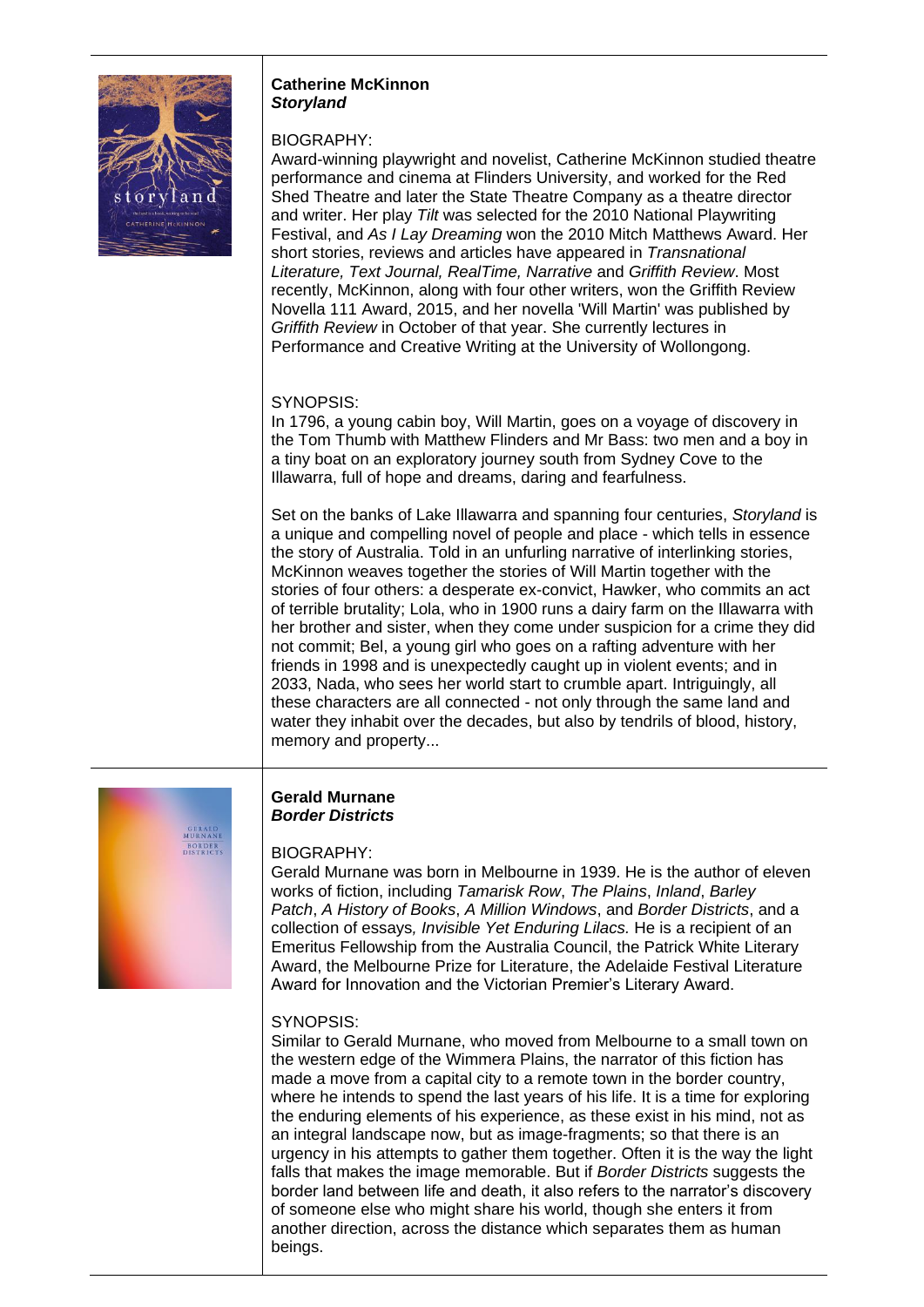

#### **Jane Rawson**  *From the Wreck*

### BIOGRAPHY:

Jane Rawson's latest novel, *From the Wreck* (2017, Transit Lounge), won the Aurealis Award for Best Science Fiction Novel and was shortlisted for the Readings Prize for New Australian Fiction and the Adelaide Festival Awards for Literature. Her previous novel, *A wrong turn at the Office of Unmade Lists* (2013 Transit Lounge), won the Small Press Network's 2014 'Most Underrated Book' Award, and her novella, *Formaldehyde* (2015 Seizure), won the Seizure Viva La Novella Prize. She is the co-author of *The handbook: surviving and living with climate change* (2015 Transit Lounge), written with James Whitmore. Her short fiction has been published by Overland, Tincture, Seizure, Griffith Review, Meanjin and Review of Australian Fiction. She works as a public servant.

# SYNOPSIS:

*From the Wreck* is about loss, loneliness, seeking refuge, and our relationship with other species. It is set in Port Adelaide, South Australia, in the late 19th century. There are four main characters. George Hills is a young ship's steward who survives the sinking of the steamship *Admella* by clinging to the wreck for eight days. (George is based on my great-greatgrandfather, who survived the real-life wreck of the *Admella*.) Ten years later, George is running a sailors' home and is married with three boys. Henry, aged 10, is the oldest. He is a strange child who falls into trances and is obsessed with life underwater. Their neighbour is Beatrice Gallwey, a free-spirited widow in her 40s who is raising her infant grandson against her will. The fourth character is an unnamed shape-shifting creature who fled her home planet when it was destroyed by human-like invaders, ending up in the South Australian ocean. Shortly after we first meet her she takes the shape of shipwreck survivor, Bridget Ledwith. Minor characters are George's wife, Eliza, her sister Sarah and husband William, and a younger Hills son, Georgie.



#### **Michael Sala**  *The Restorer*

# BIOGRAPHY:

Michael Sala was born in the Netherlands in 1975 to a Greek father and a Dutch mother, and first came to Australia in the 1980s. He lives in Newcastle. His critically acclaimed debut, *The Last Thread*, won the 2013 NSW Premier's Award for New Writing and was the regional winner (Pacific) of the 2013 Commonwealth Book Prize. In 2018, *The Restorer* was shortlisted for a Victorian Premier's Literary Awards for Fiction, the NSW Premier's Christina Stead Prize for Fiction and the ABIA's Small Publisher's Adult Book of the Year.

## SYNOPSIS:

After a year apart, Maryanne returns to her husband, Roy, bringing their eight-year-old son Daniel and his teenage sister Freya with her. The family move from Sydney to Newcastle, where Roy has bought a derelict house on the coast. As Roy painstakingly patches the holes in the floorboards and plasters over cracks in the walls, Maryanne believes, for a while, that they can rebuild a life together.

But Freya doesn't want a fresh start—she just wants out—and Daniel drifts around the sprawling, run-down house in a dream, infuriating his father, who soon forgets the promises he has made.